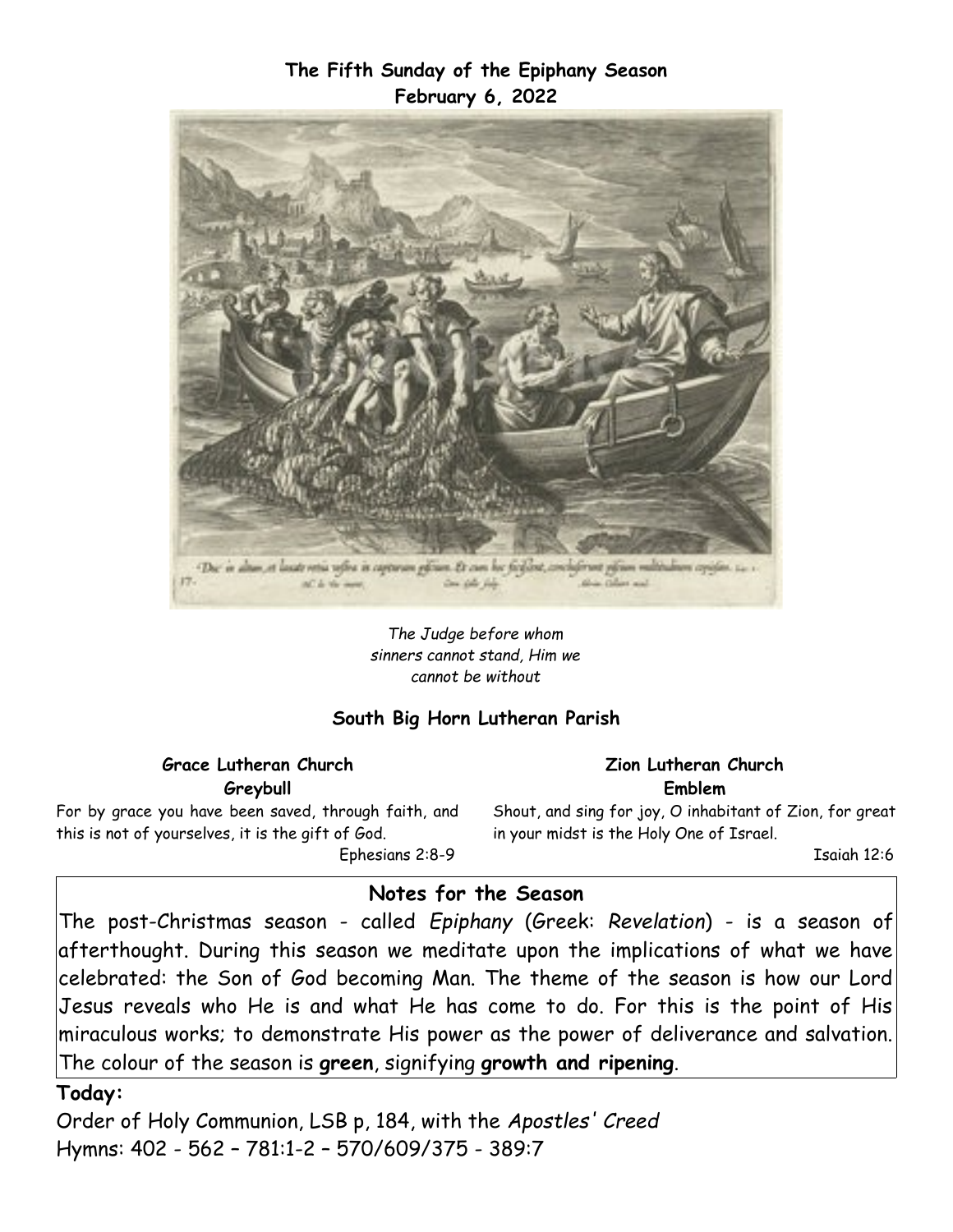## **About Holy Communion**

In the Sacrament we are made one with the risen Christ, and with each other. According to Holy Scripture, oneness in faith and confession is a precondition for such unity. As such, only Christians who share our faith and confession, and who therefore belong to congregations in the fellowship of the Lutheran Church-Missouri Synod, will commune in our church. **Visitors wishing to receive the sacrament** - please speak with Pastor prior to the service. We ask that our guests be respectful of our faith. **We sincerely welcome our visitors**; we assure you that we uphold this practice *also* out of concern for *your* spiritual welfare, and that our Pastor would love to study Scripture with you and help you embrace the full counsel of God, so that we can celebrate the Sacrament in a manner pleasing to God and beneficial for us all.

# **Just so we do not forget:**

*What is Confession?*

Confession has two parts. First, that we confess our sins, and second, that we receive absolution from the Pastor as from God Himself, not doubting, but firmly believing that by it our sins are forgiven before God in heaven. *Of the Small Catechism*

**This we believe** *– from the Confessions of our Church*

And while we are cheered in the midst of the terrors and receive consolation, at the same time other spiritual movements grow: the knowledge of God, fear of God, hope, love of God; and we are regenerated, as Paul says, in the knowledge of God, and, beholding the glory of the Lord, we are changed into the same image, that is: we receive the true knowledge of God, so that we truly fear Him, truly trust that we are cared for, and that we are heard by Him. *Of the Apology of the Augsburg Confession*

**Pastor Tinglund shall be, if not gone, then unavailable** most of Tuesday. Messages can be left at cell phone 605-228-9216.

**Pastor Tinglund shall be gone** for TTGNAJ Convocation from Thursday afternoon through Saturday. Messages can be left at cell phone 605-228-9216.

**Church Finance and Administration workshop** at Saint John's Lutheran Church in Lovell on Saturday, February 26, from 10 am. to 2 pm. Our District Business Manager, Mr. Jeffrey Snyder of Casper, will go over things with regards to church administration that not only treasurers should know, but everybody involved in the leadership of a congregation.

**Delicious Pasty Puffins and Butter Braid Pastries** are being sold as a fund raiser for our youth account. Place your order on the sheet provided by **Sunday, March 13**.

**High quality cutlery and other food item**s are being sold as a fundraiser for our youth account. Look through a catalogue if there is something you would like, whether for yourself or as a gift for someone else, and let Mrs. T. know by Sunday, **March 13**.